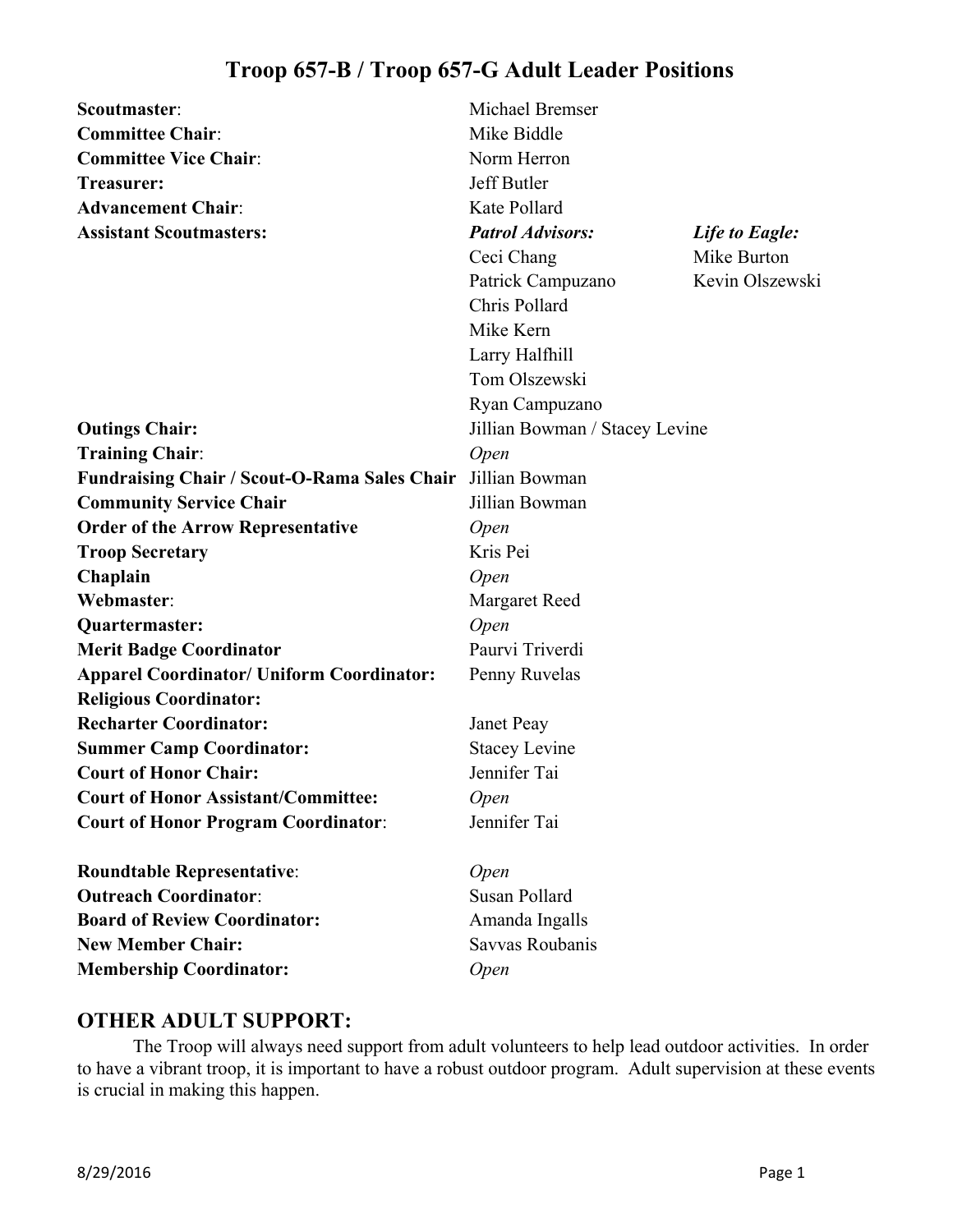*Troop 657 Adult Leader Positions Job Descriptions. Not all positions are necessary for a Scout Troop to run efficiently, but some are (Scoutmaster, Committee Chair, Treasurer, etc.). Some positions can be combined and filled by one person. The boys' troop and the girls' troop must each have its own Scoutmaster, however, an Assistant Scoutmaster can fulfill this position for both troops. It should be mentioned though that each troop will work most effectively if each one has its own Assistant Scoutmasters as well.* 

### **Scoutmaster** (SM)

- Train and guide the Troop's Junior Leaders.
- Work with other responsible adults to bring Scouting to the boys and girls.
- Use the methods of Scouting to achieve the Aims of Scouting.
- Meet regularly with the Patrol Leaders Council (PLC) for training and coordination in planning Troop activities.
- Attend all Troop meetings, or if necessary, arrange for a qualified adult substitute.
- Attend Troop Committee meetings.
- Attend all camp outs or arrange for a qualified adult substitute.
- Attend monthly district Roundtable or arranges for a qualified adult substitute.
- Attend Eagle Boards of Review and introduce the Troop's Eagle candidates or arrange for a qualified adult substitute.
- Conduct Scoutmaster conferences for all rank advancements or delegate to a qualified Assistant Scoutmaster (ASM).
- Delegate responsibilities to other adults (assistants and Troop committee).
- Coordinate annual elections for Troop junior leaders with the Patrol Leaders Council (PLC).
- Coordinate an annual Junior Leaders Training program with the Patrol Leaders Council (PLC)
- Coordinate an annual planning meeting with the Patrol Leaders Council (PLC) to plan the next year's Troop activities. Present this plan to Troop Committee for approval.
- Make it possible for each Scout to experience at least 10 days and nights of camping each year.
- Build a strong program by using proven methods presented in Scouting literature.
- Attend Scoutmaster training and Woodbadge training.
- Conduct all activities under qualified leadership, safe conditions, and under the policies of the chartered organization and the Scouts of America.
- Maintain a close relationship with the Charter Organization Representative and the Troop Committee Chair.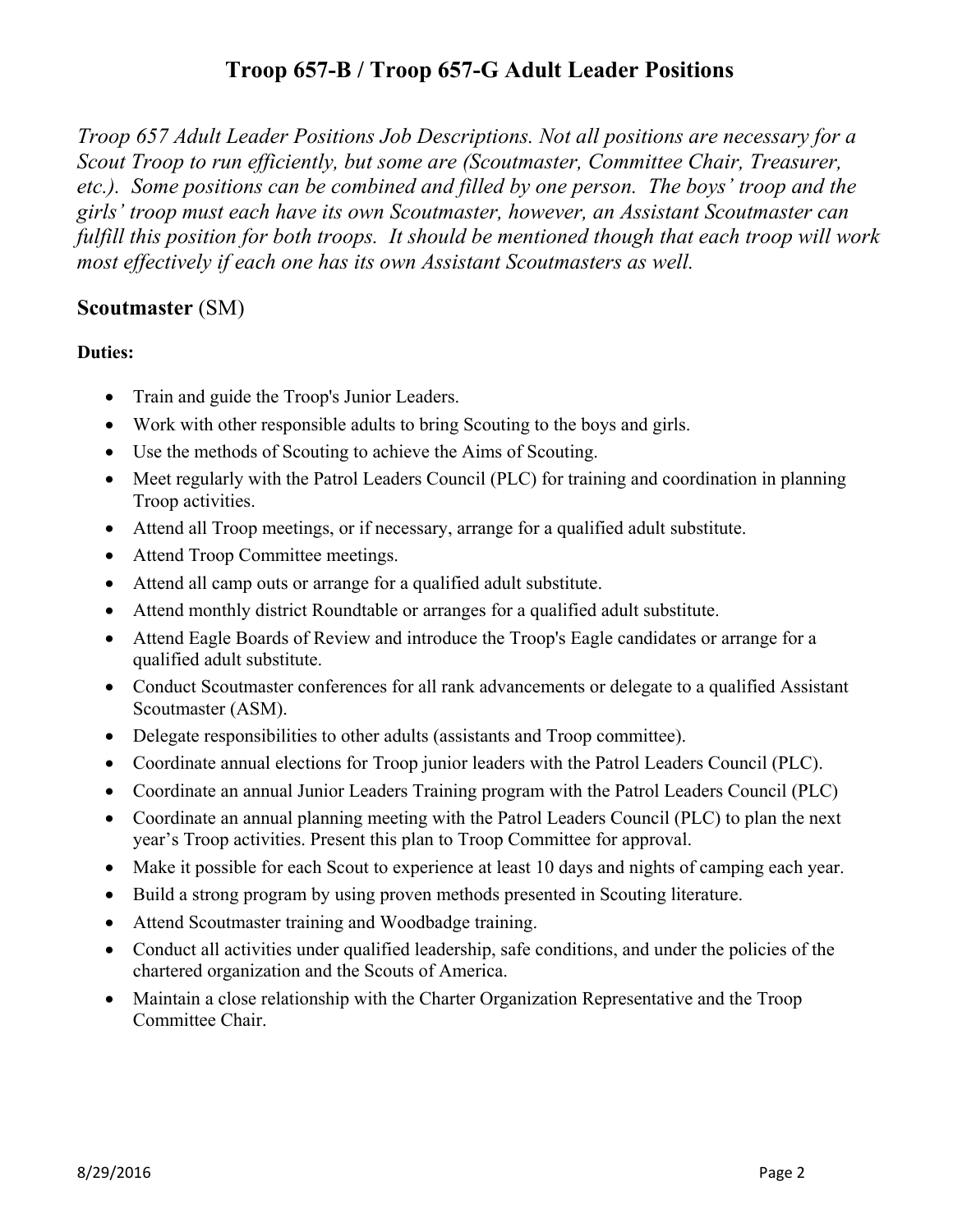## **Assistant Scoutmasters** (ASM)

**Description:** Assistant Scoutmasters are selected by the Scoutmaster with assistance of the Troop Committee. They serve at the satisfaction of the Scoutmaster and the Troop Committee. They may be 18 years old, but at least one must be 21 or older.

**Reports to:** Scoutmaster **Duties:**

- Assist the Scoutmaster with his/her responsibilities.
- Attend Troop meetings and outings.
- Become trained for the position to include Scoutmaster Fundamentals Training and Outdoor Leader Training
- Woodbadge Training is highly recommended.
- Fill in for Scoutmaster when required.

In addition to the above duties several ASMs have additional responsibilities in specific areas as assigned by the Scoutmaster:

- *ASM Patrol Advisor* Act as a mentor to Patrol Leader and serve as a resource to the patrol.
- *ASM Life to Eagle Advisor* See description under committee positions. This could be a Troop Committee or Asst. Scoutmaster position.

# **Committee Chair** (CC) –

#### **Description:**

Maintain a close relationship with Charter Organization Representative, keeping this key person informed of the needs of the Troop which must be brought to the attention of the district and council. Meet with the Scoutmaster on policy matters relating to the Scout program and the chartered organization.

#### **Duties:**

Supervise Troop Committee operation:

- Conduct monthly committee meetings.
- Assign and delegate duties to and training committee members.
- Plan for Troop charter review, recruiting, and registration.
- Recognize the need for more patrols and see that new patrols are formed as needed.
- Review bills before payment by the Troop Treasurer.
- Attend Scouts of America leader basic training, monthly Roundtables, and training as required.
- Work with the Scouting coordinator to provide adequate and safe facilities for Troop meetings.
- Assume active direction of the Troop, if the Scoutmaster is unable to serve, until a successor is recruited and commissioned.
- Develop and maintain strong Troop/Pack relationships sharing with the Pack committee the need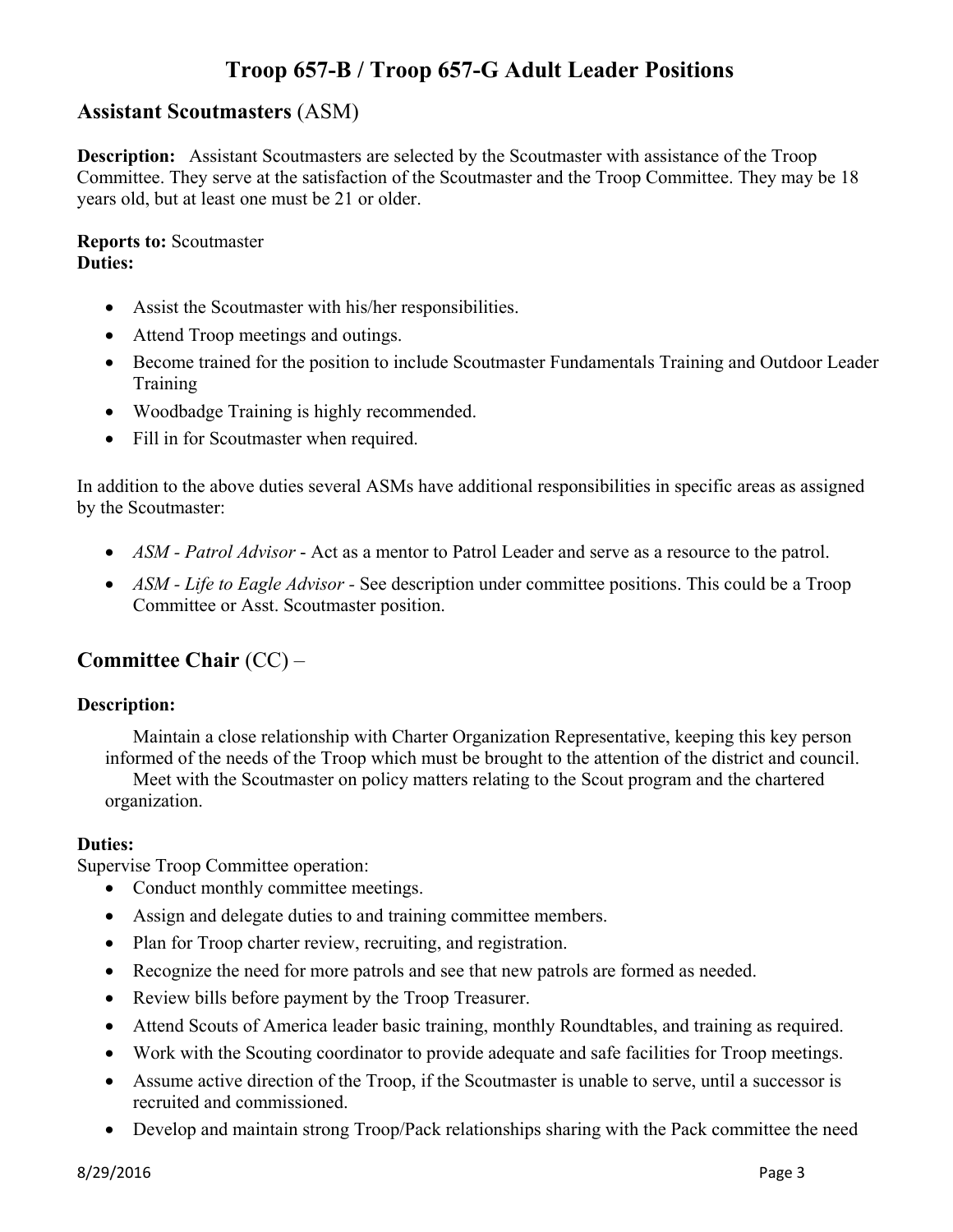for graduations into the Troop.

- Work closely with the Unit commissioner and other Troop and Pack leaders in effecting a smooth transition of Webelos Scouts into the Troop.
- Support the policies of the BSA Organize the Troop Committee to see that all functions are delegated, coordinated, and completed.
- Ensure the Troop adheres to the policies of the Chartered Organization and the Scouts of America.
- Prepare Troop committee meeting agendas.
- Call, preside over, and promote attendance at monthly Troop committee meetings and any special meetings that may be called.
- Ensure Troop representation at monthly district Roundtable.
- Recruit top-notch, individuals for adult leadership.
- Become trained for position to include Troop Committee Training and Scoutmaster Fundamentals.
- Encourage adult leaders to get trained.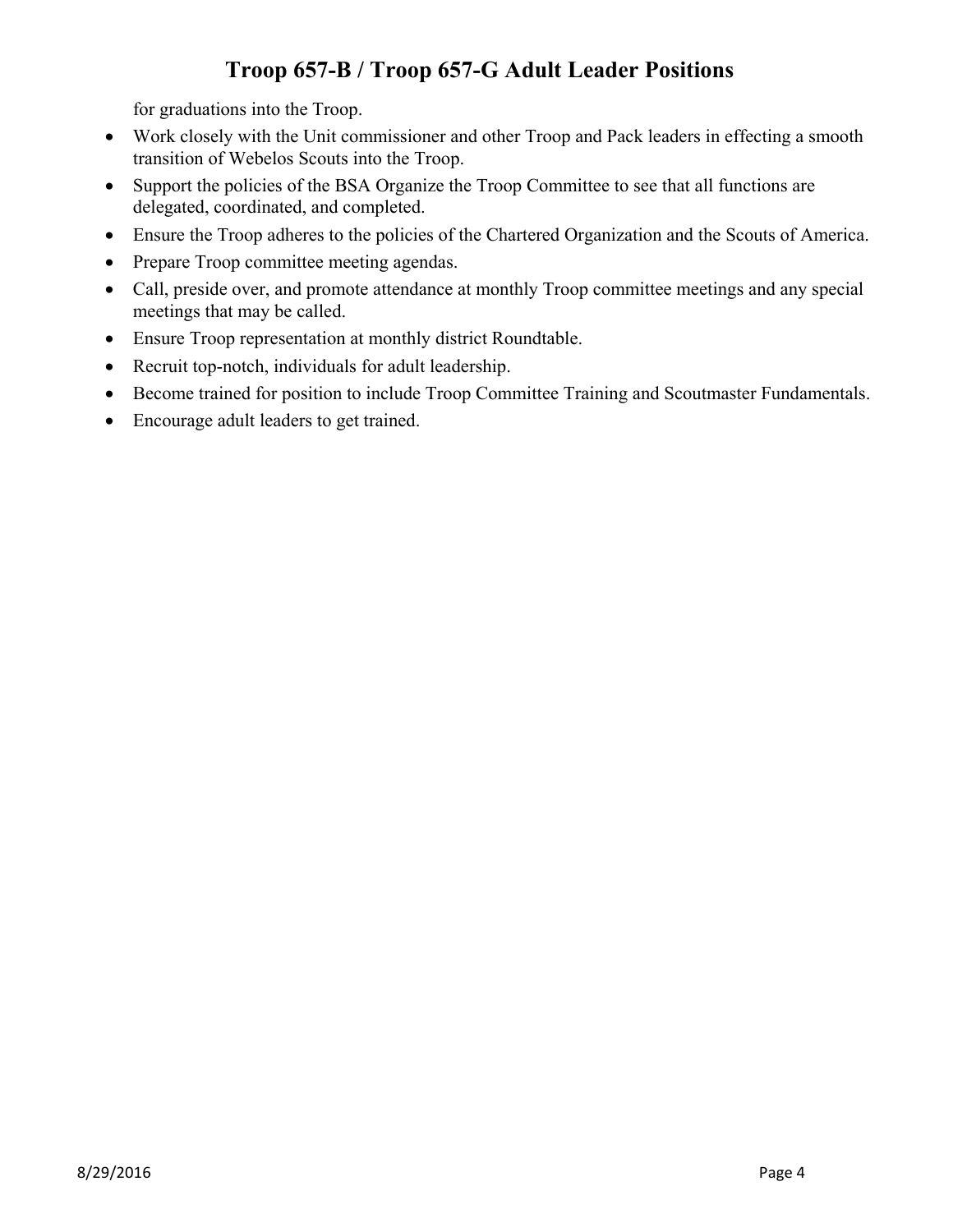## **Committee Vice Chair**

**Reports to:** Committee Chair (CC)

- Attend all Troop Committee meetings.
- Assist the Committee Chair as needed.
- Work with the chartered organization representative to provide adequate and safe facilities for Troop meetings.
- Review bills before payment by the Troop Treasurer.
- Assign and delegate duties to other committee members and leaders.
- Attend Scouts of America leader basic training, monthly roundtables, and training as required.
- Fill in when the Committee Chairman is not available.
- Support the policies of the BSA.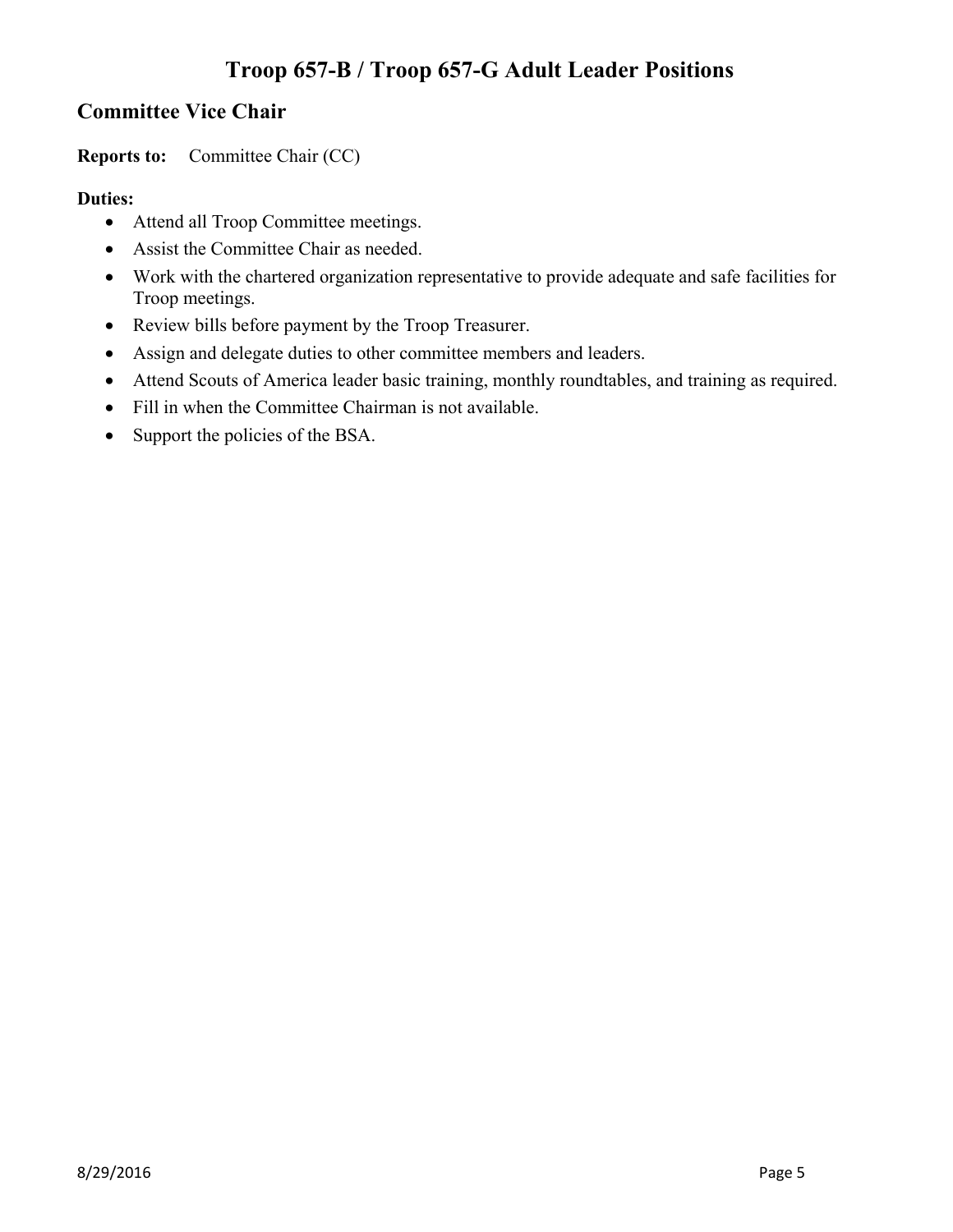## **Treasurer**

- Handle all Troop funds. Pay all bills on recommendation of the Scoutmaster and authorization of the Troop Committee.
- Help the Committee Chairman and the Scoutmaster establish a sound financial program for the Troop with a Troop budget plan.
- Provides a treasurer's report at each Troop Committee meeting.
- Maintain a written budget for Troop expenses and provides account statements as requested.
- Prepares financial records for annual audit.
- Maintains the Troop savings and checking accounts, and keeps appropriate records related to Troop funds.
- Supervise Scout Accounts, tracks individual Scout camp fund accounts.
- Work with Re-charter Coordinator to collect and record annual dues.
- Work with Fundraising Coordinator to account for monies earned during fund raisers and track Scout account credits earned.
- Work with Membership Coordinator to process registration of new Scouts and adult leaders.
- Work with Outdoor/Activity Coordinator to make necessary payments for camping/activity reservations.
- Collect summer camp payments and remit funds to council office for camp reservations/payments in a timely manner.
- Attend most Troop meetings.
- Coordinate the payment of all bills.
- Provide a list of Scouts who are delinquent in their Troop account or are behind in payment of dues at each committee meeting.
- Works with the fundraising committee with respect to the placement of incoming funds.
- Reviews Troop expenditures and purchases.
- Report to the chartered organization as needed on the financial condition of the Troop.
- Support the policies of the BSA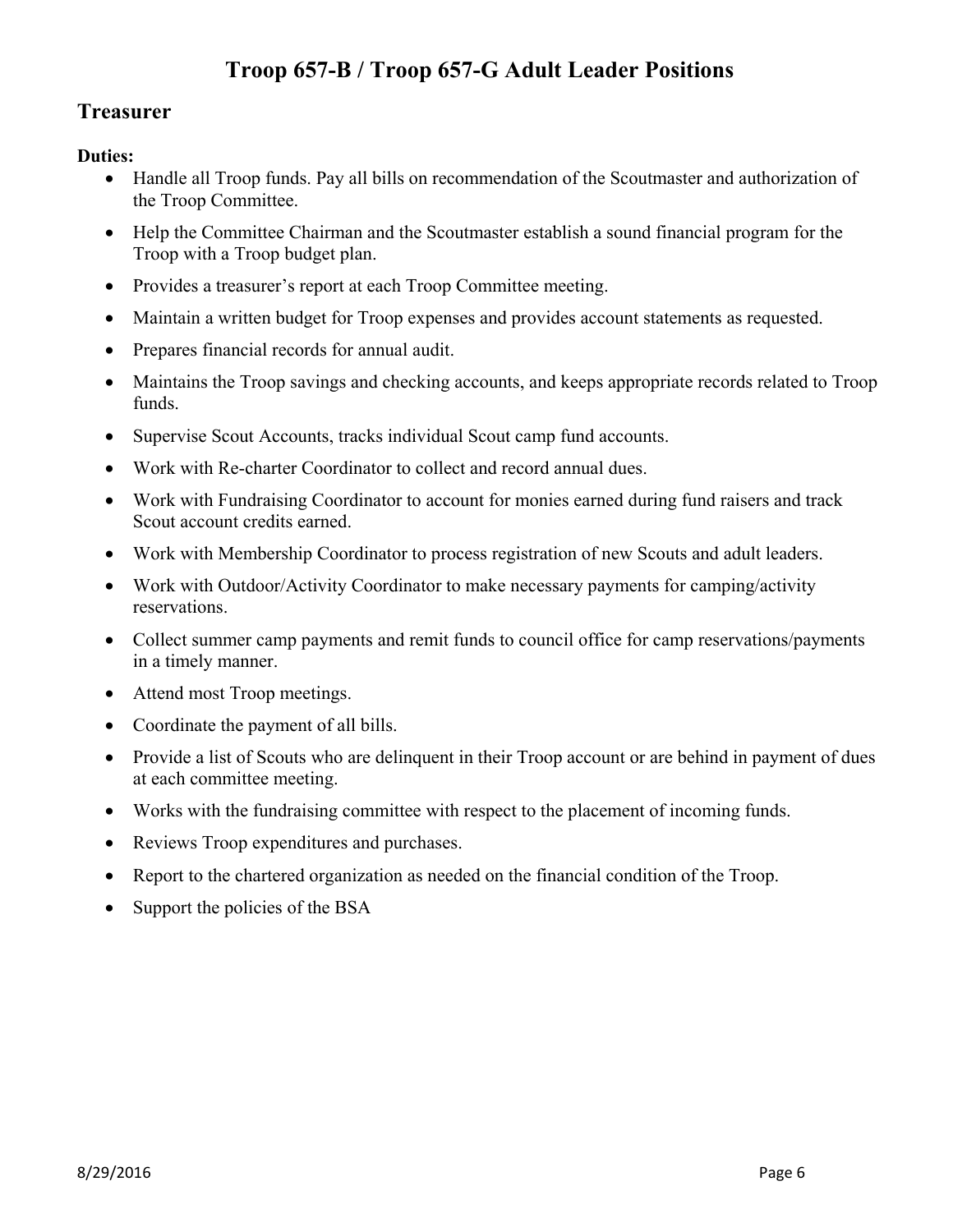## **Secretary**

- Attend all Troop committee meetings, record the minutes, with special emphasis on decisions made, actions taken, and policy made.
- Transcribe and distribute copies of the minutes to all registered adult leaders as soon as possible following the committee meeting to ensure members have time to follow up on action items.
- Send out committee meeting notices.
- Handle publicity (Flyers, Signs, Posters, Banners, Newsletters)
- At each committee meeting, report the minutes of the previous meeting.
- Handle Troop correspondence as needed.
- Keep informed of all BSA literature, materials, records, and forms to help leaders function effectively. Help new leaders by telling them what resources are available.
- Prepare, duplicate and distributes fliers as necessary.
- Handle all correspondence for the Troop. Prepares (obtaining appropriate signature/s) and sends letters and thank you notes.
- Train and supervise the Troop Historian.
- Support the policies of the BSA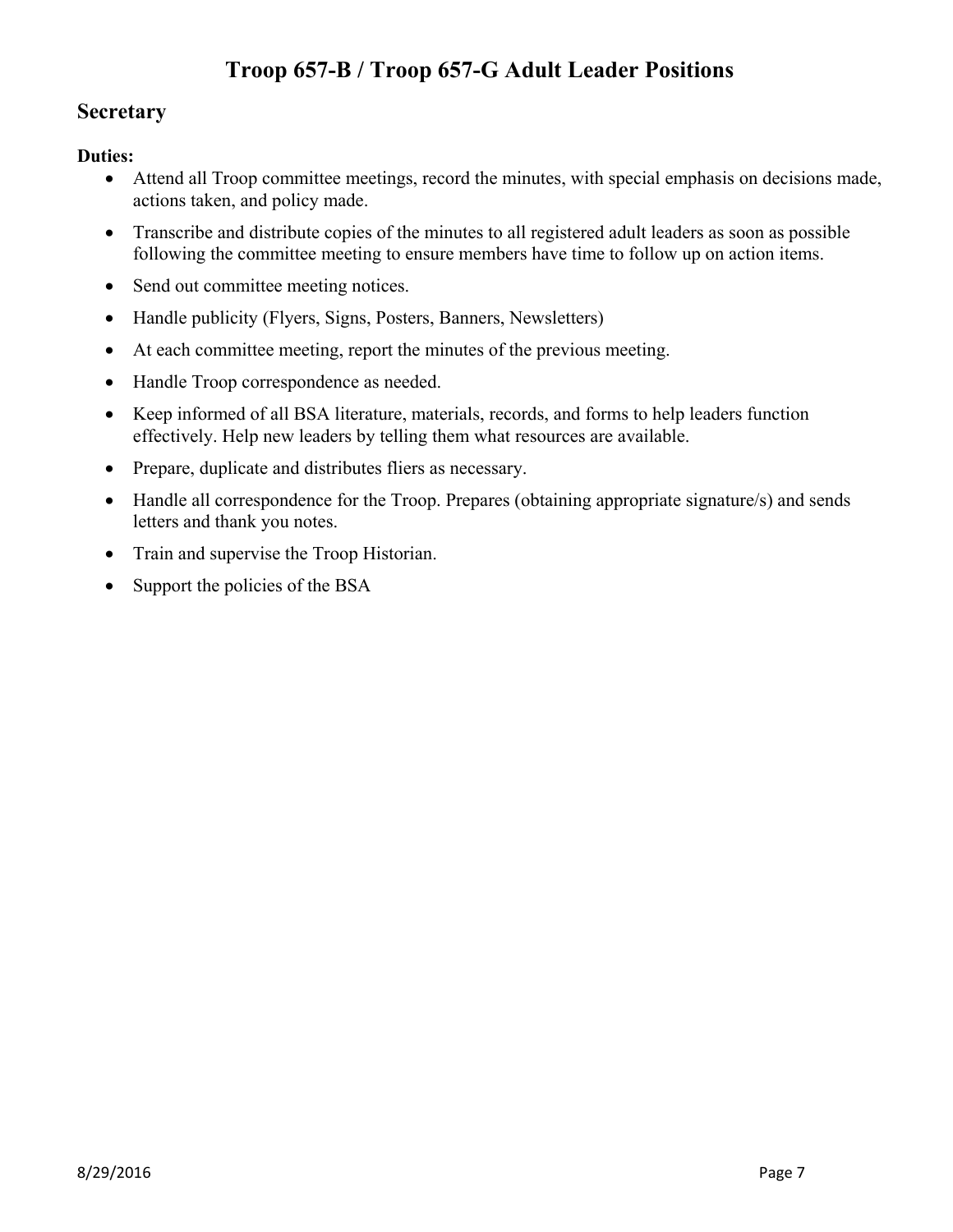## **Advancement Chair**

#### **Duties:**

- Encourages Scouts to advance in rank.
- Attend Troop Committee meetings and report as needed.
- Provide an update report at each Troop Committee meeting.
- Maintain a Merit Badge counselor list and provide to Webmaster for updates to Troop Website
- Have extensive working knowledge of the BSA advancement program.
- Make a prompt report on the correct form to the council service center when a Troop Board of Review is held. Secure badges and certificates as required.
- Keep records of Troop advancement in Troop Master program.
- Provides Court of Honor Program Coordinator with information for Court of Honor program.
- Purchase and coordinate the distribution of awards and recognitions.
- Maintain all data in Troopmaster such as personal data
- Gather data from other Troop leaders for entering into Troopmaster as required or appropriate.
- Support the policies of the BSA

## **Membership Coordinator**

- Maintain contact with local Cub Pack leaders to provide crossover continuity
- Encourage Den Chiefs and promote Den Chief Training.
- Invite Webelos dens to visit the Troop and attend annual Webelos camp out. Coordinate schedule of visits with Scoutmaster.
- Greet visitors at Troop meetings, introduce them to Troop youth and adult leaders, and help them understand how to join the Troop. Answer any questions they may have about Troop operations.
- Make sure prospective Troop members (adult & youth) receive the necessary information and forms needed to register in the Troop and to sign-up for Summer Camp.
- Ensure registration paperwork is properly completed and routed to appropriate adult leaders.
- Work with Treasurer to collect dues as required.
- Should attend most Troop meetings and be prepared to welcome visitors and provide information about the Troop and how to join.
- Coordinate with Cubmaster and Scoutmaster to ensure Troop attendance and participation in Webelos bridging ceremony.
- Work with the Scoutmaster to make sure new Scouts are assigned to a patrol and welcomed by the patrol.
- Maintain contact with parents of new Scouts during the first few months after joining to make sure their questions are answered, and their concerns are addressed.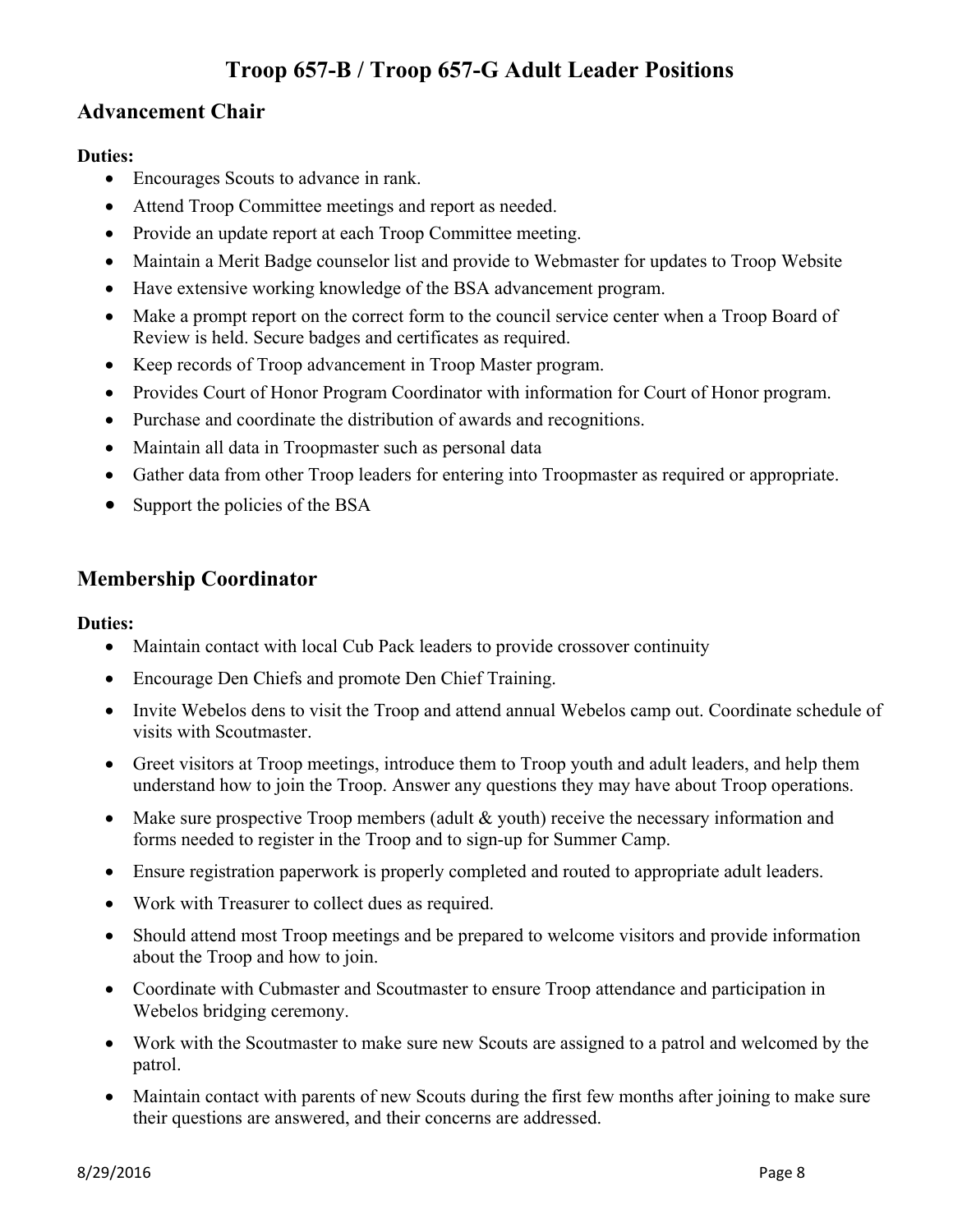- Contact inactive Scouts and encourage them to become active again.
- Reports to Committee as needed at committee meetings.

## **Uniform Bank Coordinator**

### **Duties:**

- Maintain spare uniform parts as donated by Scouts in the Troop and others.
- Ensure that spare uniform parts are displayed at Courts of Honor for use by any interested Scouts.
- Promote donation of outgrown and unused uniform parts to the uniform bank.

## **Outings Chair**

- After the PLC's annual calendar has been approved by the Scoutmaster and Troop Committee this person will work closely with the Scoutmaster to make necessary reservations to accommodate the planned activities.
- Secure permission and reservations to use camping sites and facilities.
- Coordinates with the Treasurer to ensure camping fees are paid.
- Secure Tour Permits for all Troop activities.
- Attend Troop meetings when Permission Slips are due and collect Permission Slips.
- Serve as transportation coordinator for Troop outings.
- Publish a driving roster for each outing.
- Identify emergency contact person for each trip.
- Work with Advancement Chair/Database Coordinator to ensure council has updated drivers/vehicle list for Tour Permits.
- Promote attendance at Troop camp-outs, district/council activities (camporees, Scout-O-Rama, etc.), and summer camp to reach the goal of one outing per month.
- Keep Tour Leader(s), Scoutmaster, and Committee Chair updated on any issues or potential problems.
- Report to the Troop Committee at each meeting.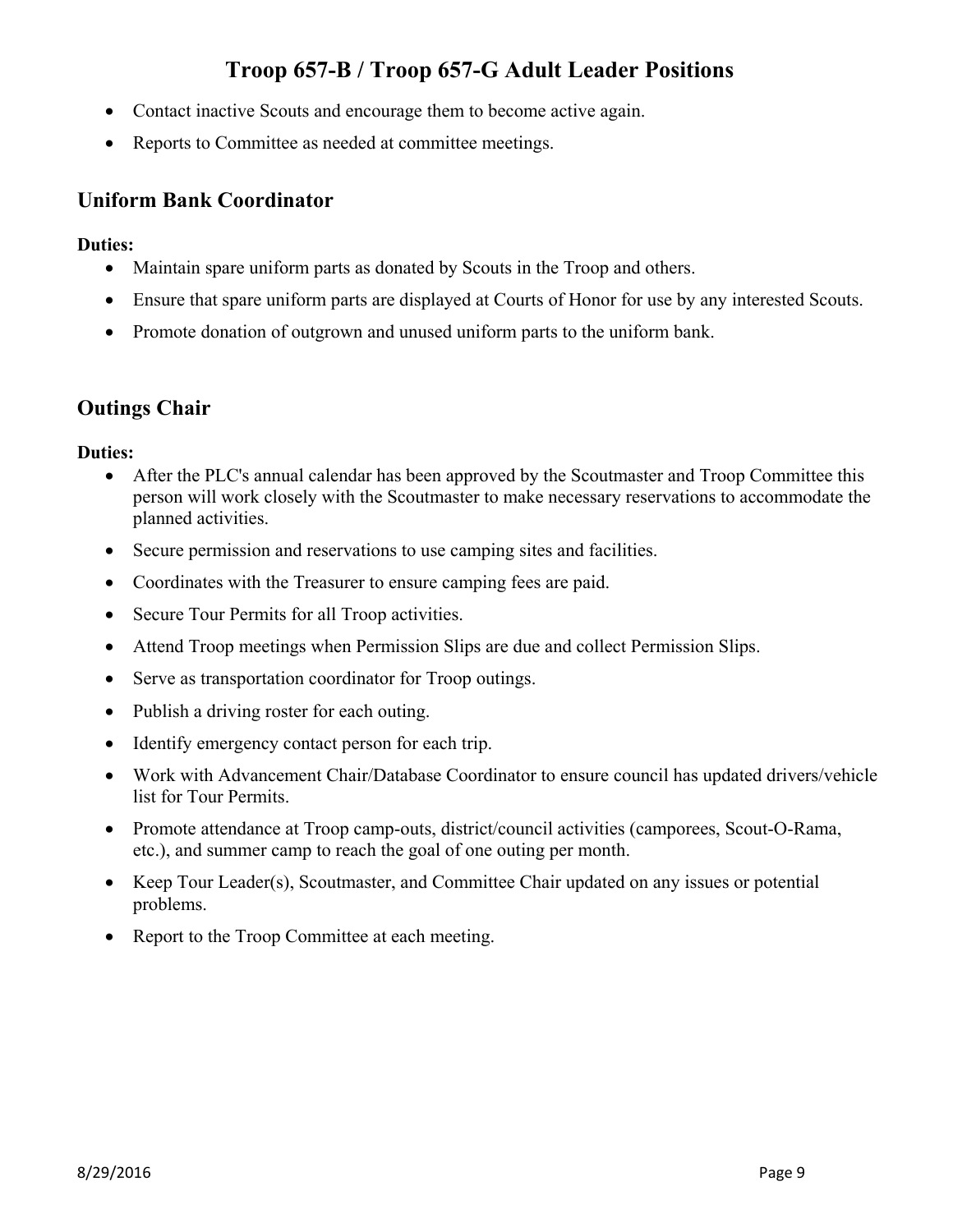## **Adult Quartermaster**

### **Duties:**

- Provide an update report at each Troop Committee meeting as needed.
- Supervise and help the Troop procure, repair, and replace camping equipment.
- Work with Troop Quartermaster on inventory and proper storage and maintenance of all Troop equipment.
- Make periodic safety checks on all Troop camping gear and encourage the Troop in the safe use of all outdoor equipment.
- Work closely with Scoutmaster, SPL, and Quartermaster to ensure proper equipment is available for each outing.
- Maintain the Troop trailer, and an inventory of Troop property
- Coordinate the distribution and collection of supplies to patrols for Scouting events and activities.
- Ensure that all damaged or lost equipment is repaired or replaced. For damage that is beyond normal wear and tear, ensure that the responsible person or party repairs or replaces the damaged or lost equipment.
- Order and purchase additional equipment as necessary with approval of the Troop Committee.
- Support the policies of the BSA

### **Fund Raising Coordinator**

- Ensure all fund-raising activity meets BSA guidelines.
- Obtain Troop Committee approval for all fundraising projects.
- Report to the Troop Committee as needed.
- Maintain a liaison with the Scoutmaster and Committee Chair to avoid scheduling conflicts with other Troop activities.
- Delegate below responsibilities to Asst. Fund Raising persons for particular activity if appropriate.
- Determine sustainable, repeatable fundraising event(s)
- Determine fundraising opportunities in which the Troop can and will participate
- Coordinate the execution of all fundraising events
- Work closely with the Scout-O-Rama Sales chair to ensure their success.
- Organize Scouts and parents to assist in fund raising activities.
- Track hours worked and funds earned. Submits report to Asst. Treasurer for crediting Scout Accounts.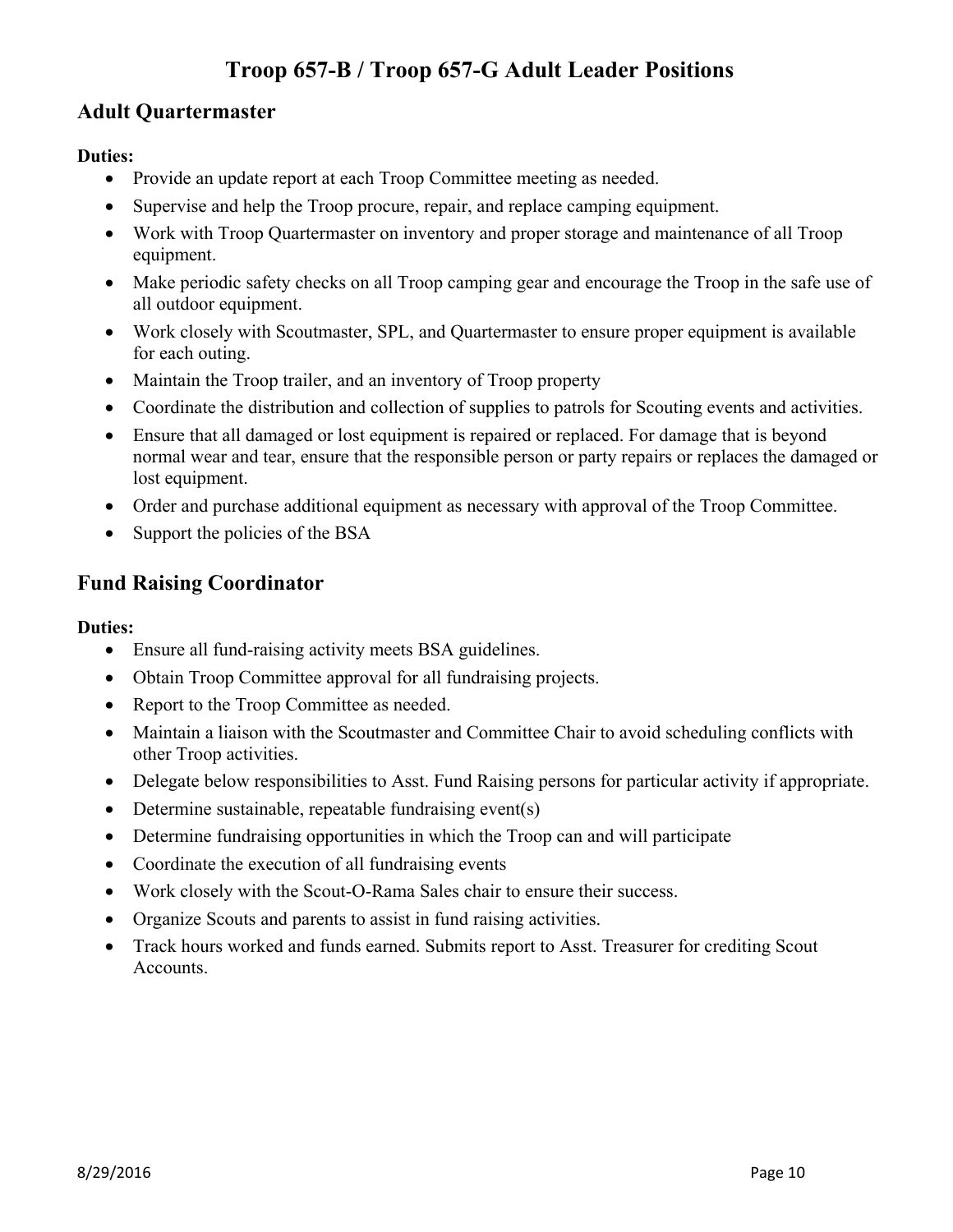# **Chaplain**

### **Duties:**

- Provide a spiritual tone for Troop meetings and activities.
- Give guidance to the Chaplain Aid (a Scout position).
- Promote regular participation of each member in the activities of the religious organization of his choice.
- Coordinate visits to homes of Scouts in time of sickness or need.
- Give spiritual counseling service when needed or requested.
- Promote the pursuit of religious awards by all Scouts.
- Coordinate with Chaplain Aid religious observations during Scout activities.

# **Training Coordinator**:

### **Duties:**

- Ensure adults and Scouts are made aware of training opportunities.
- Coordinate yearly Youth Protection Training prior to Summer Camp.
- Coordinate Fast Start Training for new parents after Webelos have bridged.
- Coordinate monthly training events for parents at Troop meeting. This is done by finding topics of interest or need for the adults/parents and arranging a short presentation from the Scoutmaster Corps or other knowledgeable person.
- Keep the Scoutmaster and Committee Chair apprised of activities.
- Report to Troop Committee as needed at Committee Meetings.

## **Board of Review Coordinator:**

- Coordinate Board of Review (BOR) requests from Scouts with qualified BOR parent representatives
- Maintain contact list of BOR parent representatives
- Recruit new parent volunteers as BOR representatives
- Keep the Scoutmaster and Committee Chair apprised of activities.
- Report to Troop Committee as needed at Committee Meetings.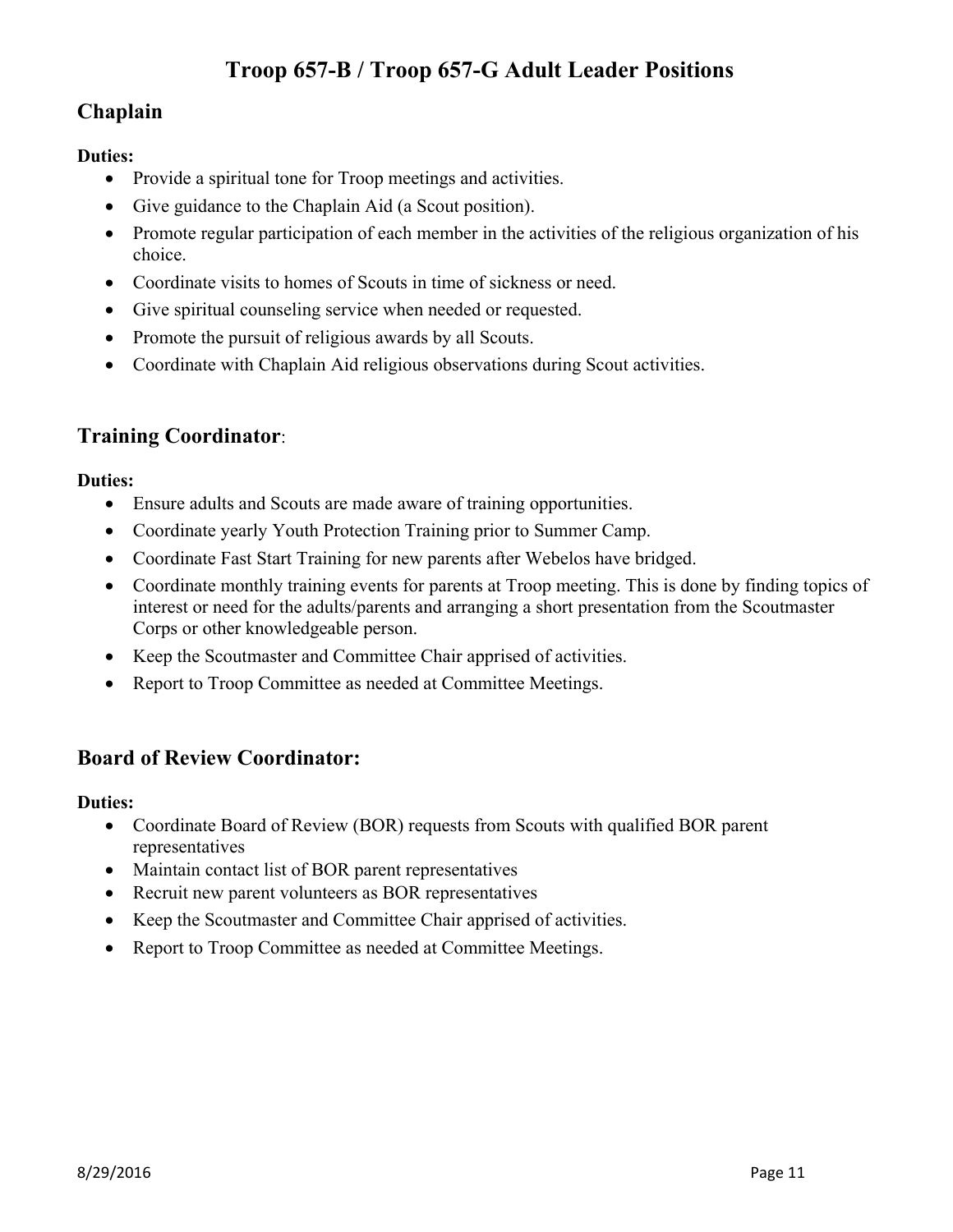## **Court of Honor Coordinator (and Assistant**:

### **Description:**

Every six months, the Troop conducts a Court of Honor to formally award and recognize Scouts for their achievements. The Court of Honor should have a special theme or illustration to underscore the advancement process. The tone for the Court should properly blend a fun, family event with an earnest recognition of diligent effort by those recognized.

### **Duties:**

- Find people to help set up tables
- Purchase or coordinate refreshments
- Develop the schedule
- Coordinate or provide for theme and any special displays or props
- Coordinate with the Advancement Chair to ensure recognition devices area available and organized for efficient presentation
- Maintain the Advancement Posts (Maintain/Prepare new nameplates, insure posts and nameplates are available at COH)

# **Friends of Scouting (FOS) Coordinator:**

### **Duties:**

- Arrange to pick-up FOS materials from district FOS coordinator and attend any required orientation meeting.
- Ensure that every family in the Troop has the opportunity to participate in the FOS campaign.
- Coordinate with district presenter an FOS presentation at a Court of Honor.
- Maintain liaison with Scoutmaster and Advancement Coordinator to schedule FOS presentation during March Court of Honor.
- Report to Troop Committee as needed, and at conclusion of campaign.

## **Service Project Coordinator / Charitable Activities:**

- Discuss possible projects with Committee Chair and Scoutmaster for suitability.
- Gain PLC and Troop Committee support for project and set date.
- Coordinate procurement of materials/supplies needed.
- Promote attendance at service project and generate a sign-up list.
- Maintain records of participation hours and submit same to Advancement Coordinator.
- Coordinate sending thank you letters for those who donated material/supplies. Provide a copy of these letters to school office.
- Report on project to Troop Committee.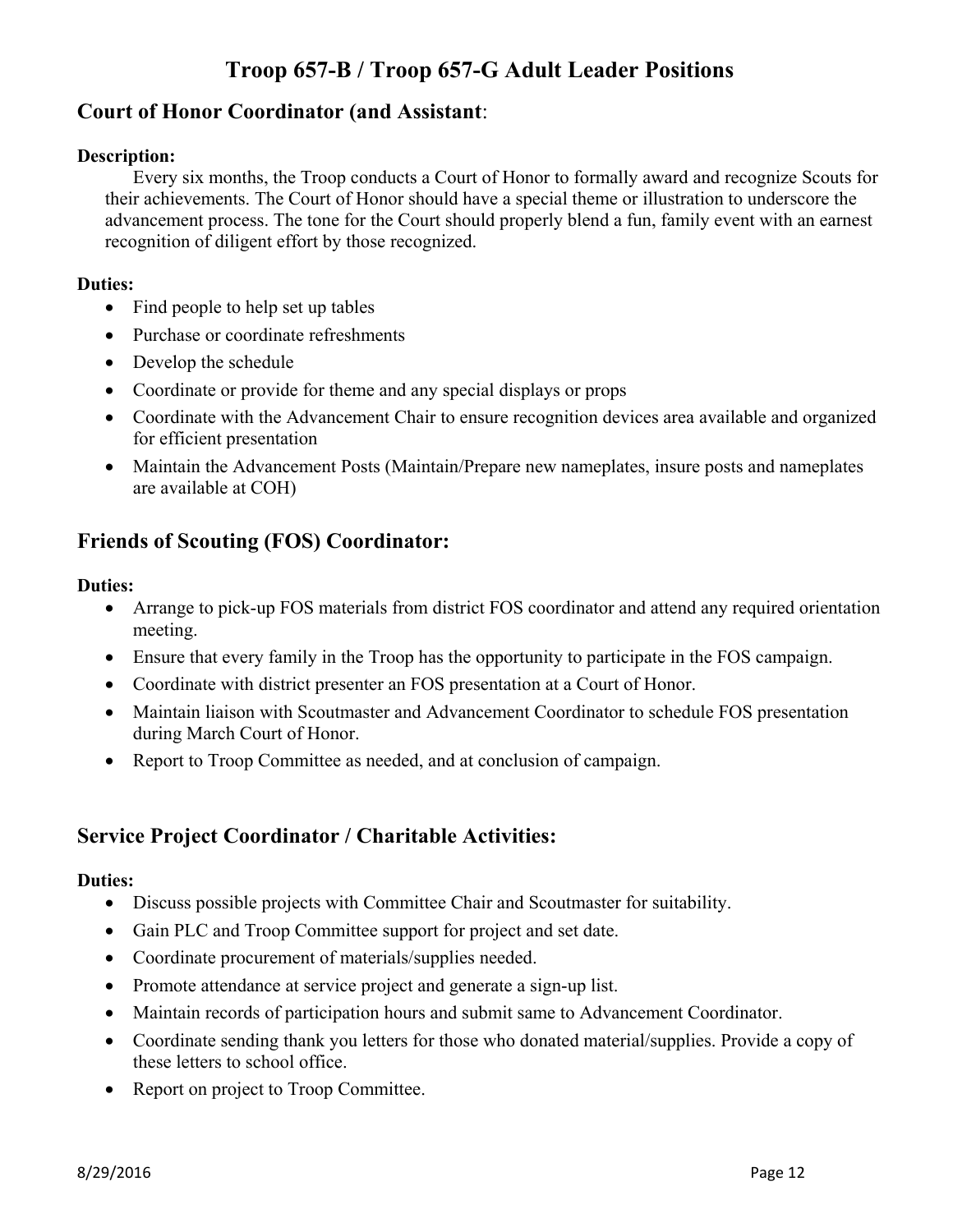### **Scout-O-Rama Sales Chair**

#### **Description:**

Work with District to communicate and distribute Scout-O-Rama booklets, collect money and arrange prizes for recognition

### **Scouting for Food Coordinator**

### **Description:**

Coordinate the Troop's participation in the annual Scouting for Food Drive

### **Re-charter Coordinator**

### **Duties:**

- Attend district re-charter training/orientation meeting.
- Coordinate with Committee Chair and Scoutmaster to set re-charter turn-in dates.
- Notify parents about re-charter dates.
- Work with Treasurer to collect and record re-charter fees.
- Work with Database Coordinator to update Troop records and prepare Troop master data submission to council office by turn-in date.
- Obtain necessary signatures on re-charter forms from Scoutmaster and Charter Organization Representative in timely manner.

## **Life to Eagle Advisor**

- Provide Scouts attaining Life rank the "Life to Eagle" packet.
- Advise Life Scouts on the general process of attaining the Eagle rank.
- Advise Life Scouts on Eagle service projects and provide guidance on paperwork preparation.
- Assist families of Eagle Scouts with Eagle Court-of-Honor planning.
- Coordinate with Advancement Coordinator requests for Eagle letters of congratulations from dignitaries.
- *Should be an Eagle Scout or the parent of an Eagle Scout.*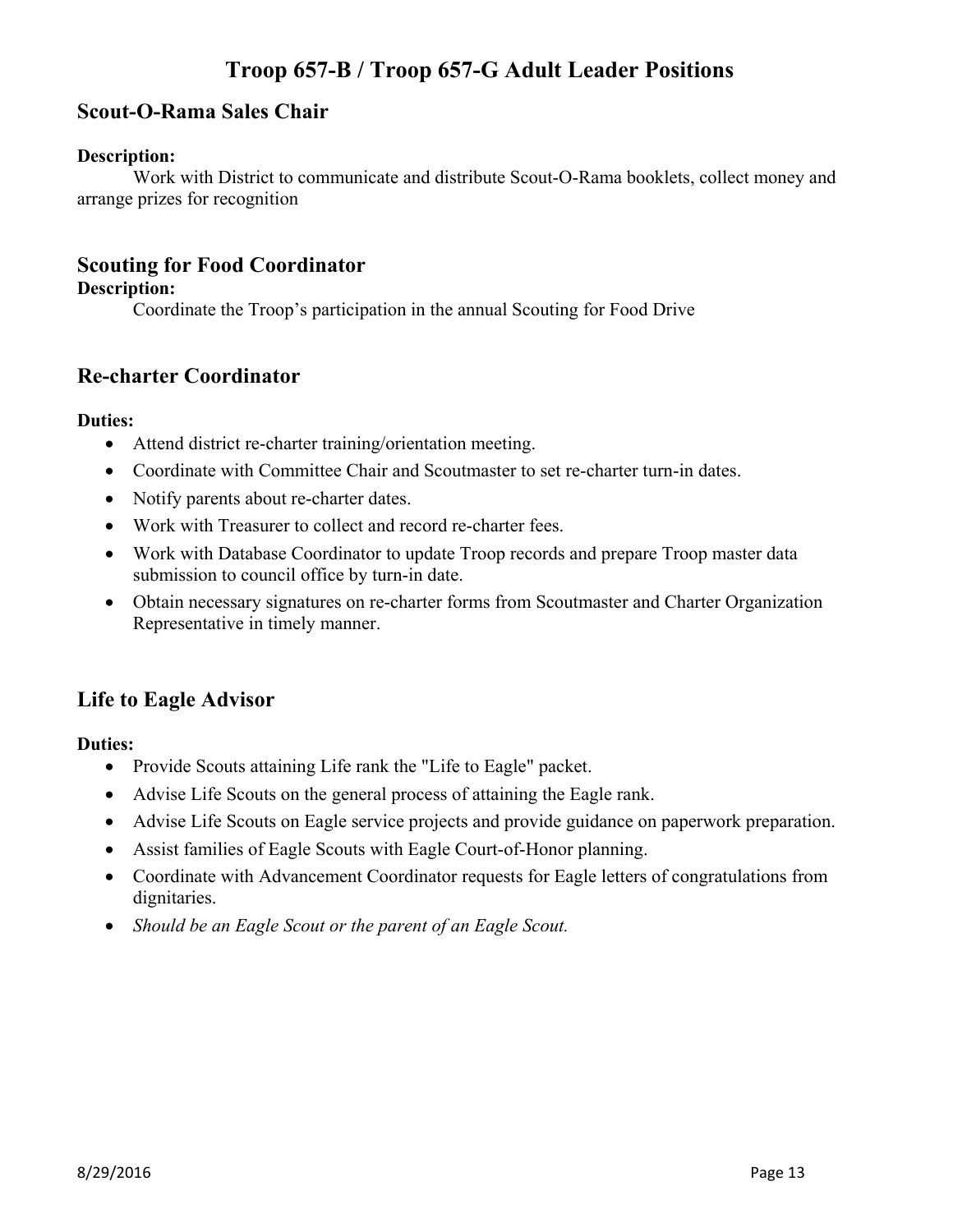### **Adult Grubmaster** – One per outing

### **Duties:**

- Coordinate the purchase of food for the Adult Patrol on camp outs.
- Work with the Tour Leader and adults attending the camp out to prepare a menu.
- Coordinate buying of food and getting to Troop departure point for camp outs. Emphasis is staying on budget while following menu plan for number of adults attending.
- Work with Quartermaster to make sure adult staples boxes are stocked with consumable items.
- Be at the Troop meeting when menus are being planned.
- When the Troop needs to purchase all food for both Scout and adult patrols as one menu, coordinate the purchase of all food, working closely with Tour Leader and Troop Committee to stay on budget for menu planned and number of people attending the camp out.

## **Merit Badge Counselor Coordinator**

### **Duties:**

- Promote Troop parents to sign up as counselors.
- Provide and/or coordinate training for parents
- Supply and submit appropriate counselor registration forms
- Work closely with Committee Chair
- Attend monthly Roundtable meeting for Merit Badge updates.

## **Merit Badge Counselor**

#### **Description:**

Merit Badge Counselors are subject matter experts for the Merit Badges they counsel either through vocation or hobby.

- Take Merit Badge Counselor Training.
- Submit Merit Badge Registration Paperwork to counsel office.
- Inform Advancement Coordinator and Web Master of registration as a Merit Badge Counselor.
- Conduct all Merit Badge classes and counseling within published BSA guidelines. This includes Youth Protection Training and the Guide to Safe Scouting.